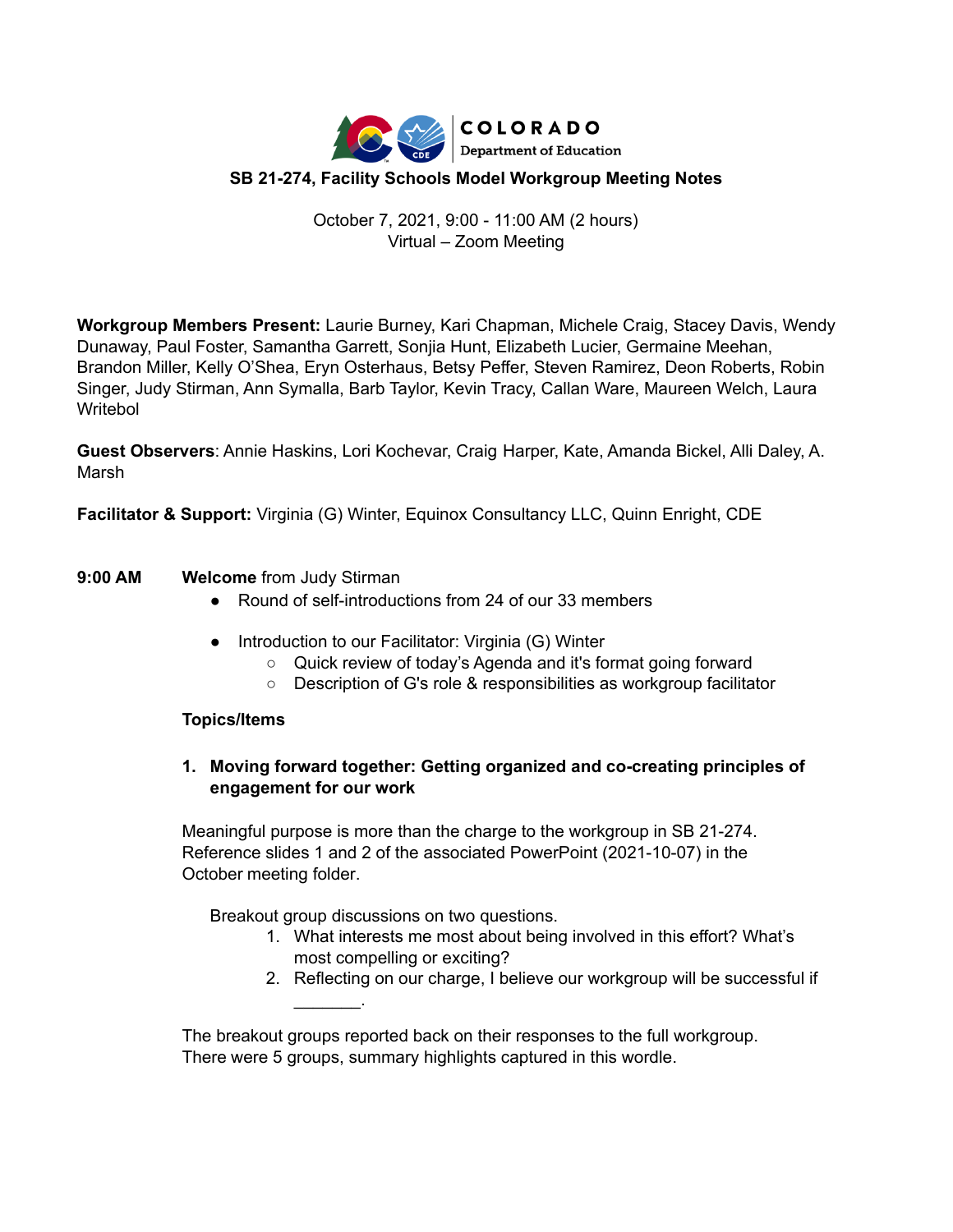#### **2. The workgroup created guidelines for interaction, equity and deliberation.**

Facilitator/G emphasized the need to appreciate what's required of members in regard to deliberation and collaborative leadership as well as the methods, behaviors and processes used in effective group work. Reference slides 3 - 5 the associated PowerPoint (2021-10-07) in the October meeting folder.

Guidelines were proposed by workgroup members.

The guidelines were adopted using consensus decision making and will be utilized for meetings going forward. The Guidelines for Interaction, Deliberation, and Collaboration can be found in the workgroup shared folder.

Facilitator/G led the group through a four step consensus decision making model

In brief the four steps are:

1) A proposal is brought forward or presented and the group acknowledges it needs a decision, restates the proposal then moves to step 2.

2) 'Call' for clarifying questions, to be sure there's shared understanding, then move to step 3.

3) 'Call' for unresolved concerns about living with the proposal as drafted,

-if there are none, then move to step 4.

-if there are unresolved concerns these are raised up for the group to work with; beginning ideas to address unresolved concerns must come from the person raising the unresolved concern. Amendments or changes made would restart the process at step 1.

4) With no unresolved concerns present, the group can move to record a consensus decision and acceptance of the proposal as presented or reworked.

### **3. Meeting schedule**:

A poll will be sent by CDE for 3 hour monthly meetings on either the first Thursday or the first Friday of each month. All present agreed to have the next meeting: Friday, November 5th from 9:00 a.m. - 12:00 p.m.

### **4. What SB 21-274 requires of this workgroup**

The workgroup reviewed a draft outline that 'charts' the goals and tasks & could be used to help focus the work. The draft included references to all elements in the language of SB21-274. The draft may be accessed in the October meeting folder.